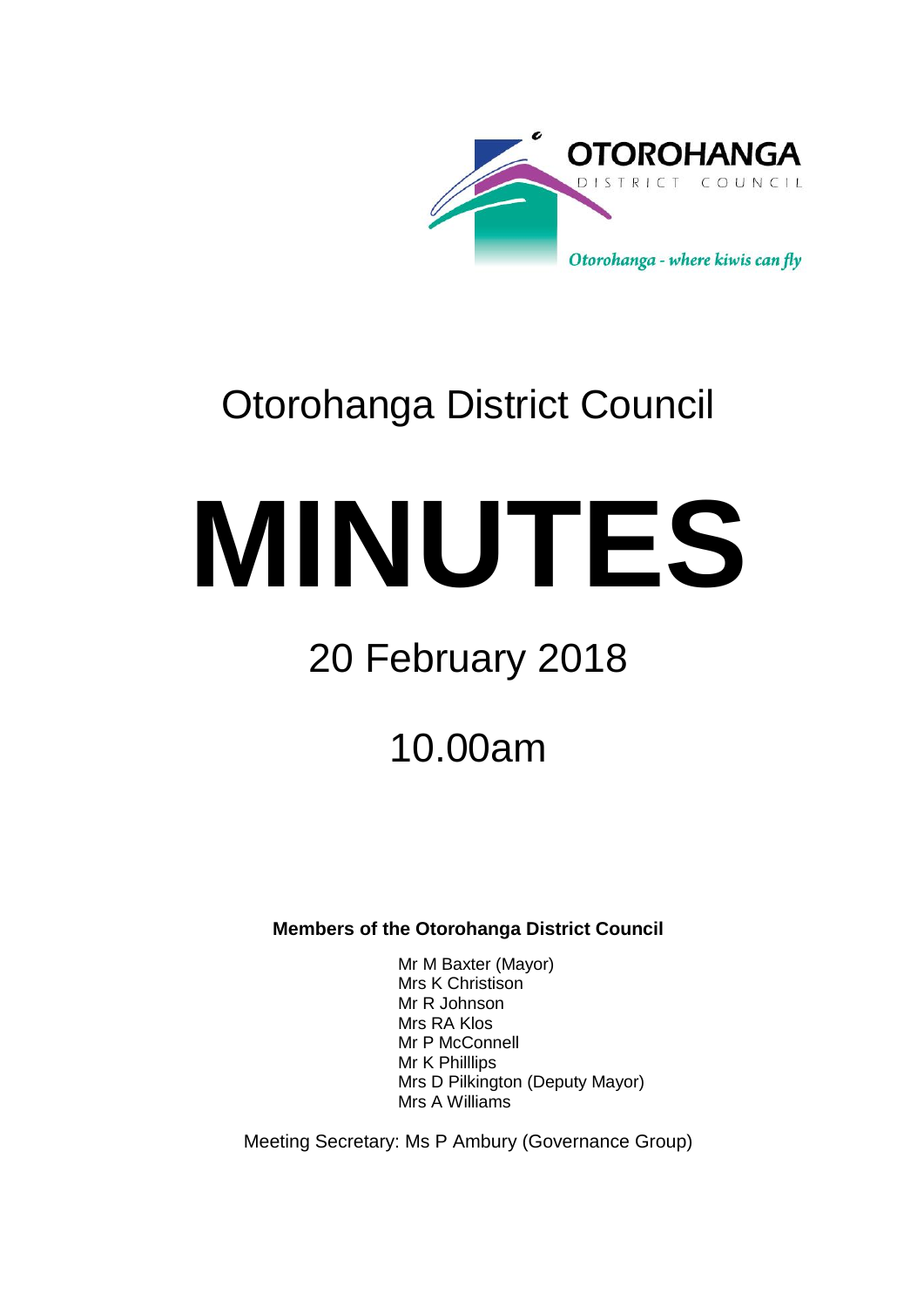## **OTOROHANGA DISTRICT COUNCIL**

20 February 2018

Minutes of the Meeting of the Otorohanga District Council held in the Council Chambers, 17 Maniapoto Street, Otorohanga on Tuesday 20 February 2018 commencing at 10.00am.

## **MINUTES**

### **ORDER OF BUSINESS:**

| <b>ITEM</b>                                       | <b>PRECIS</b>                                        | <b>PAGE</b>                                   |  |
|---------------------------------------------------|------------------------------------------------------|-----------------------------------------------|--|
| <b>PRESENT</b>                                    |                                                      |                                               |  |
| <b>IN ATTENDANCE</b>                              |                                                      |                                               |  |
| <b>OPENING PRAYER</b>                             |                                                      |                                               |  |
| PUBLIC FORUM (UP TO 30 MINUTES)                   |                                                      |                                               |  |
| <b>ITEMS TO BE CONSIDERED IN GENERAL BUSINESS</b> |                                                      |                                               |  |
|                                                   | <b>CONFIRMATION OF MINUTES &amp; MATTERS ARISING</b> | - OTOROHANGA DISTRICT COUNCIL 23 JANUARY 2018 |  |
| <b>PUBLIC FORUM</b>                               |                                                      | 2                                             |  |
| <b>DECLARATION OF INTEREST</b>                    |                                                      |                                               |  |

#### **REPORTS**

| <b>ITEM 236</b> | <b>COMMUNITY FACILITIES FUNDING FRAMEWORK</b>                      |              |
|-----------------|--------------------------------------------------------------------|--------------|
| <b>ITEM 237</b> | <b>FUNDING PROPOSAL FOR REGIONAL THEATRE</b>                       |              |
| <b>ITEM 238</b> | <b>AUDIT AND RISK COMMITTEE</b>                                    | $\mathbf{2}$ |
| <b>ITEM 239</b> | ROUTINE ENGINEERING REPORT - NOVEMBER 2017 TO JANUARY 2018         | 3            |
| <b>ITEM 240</b> | <b>ODC MATTERS REFERRED</b>                                        | 3            |
| <b>GENERAL</b>  | Declaration of New Kawhia Community Board Member - George Fletcher | 4            |
|                 | <b>Sub-Regional Waikato Economic Action Plan Update (SWEAP)</b>    | 4            |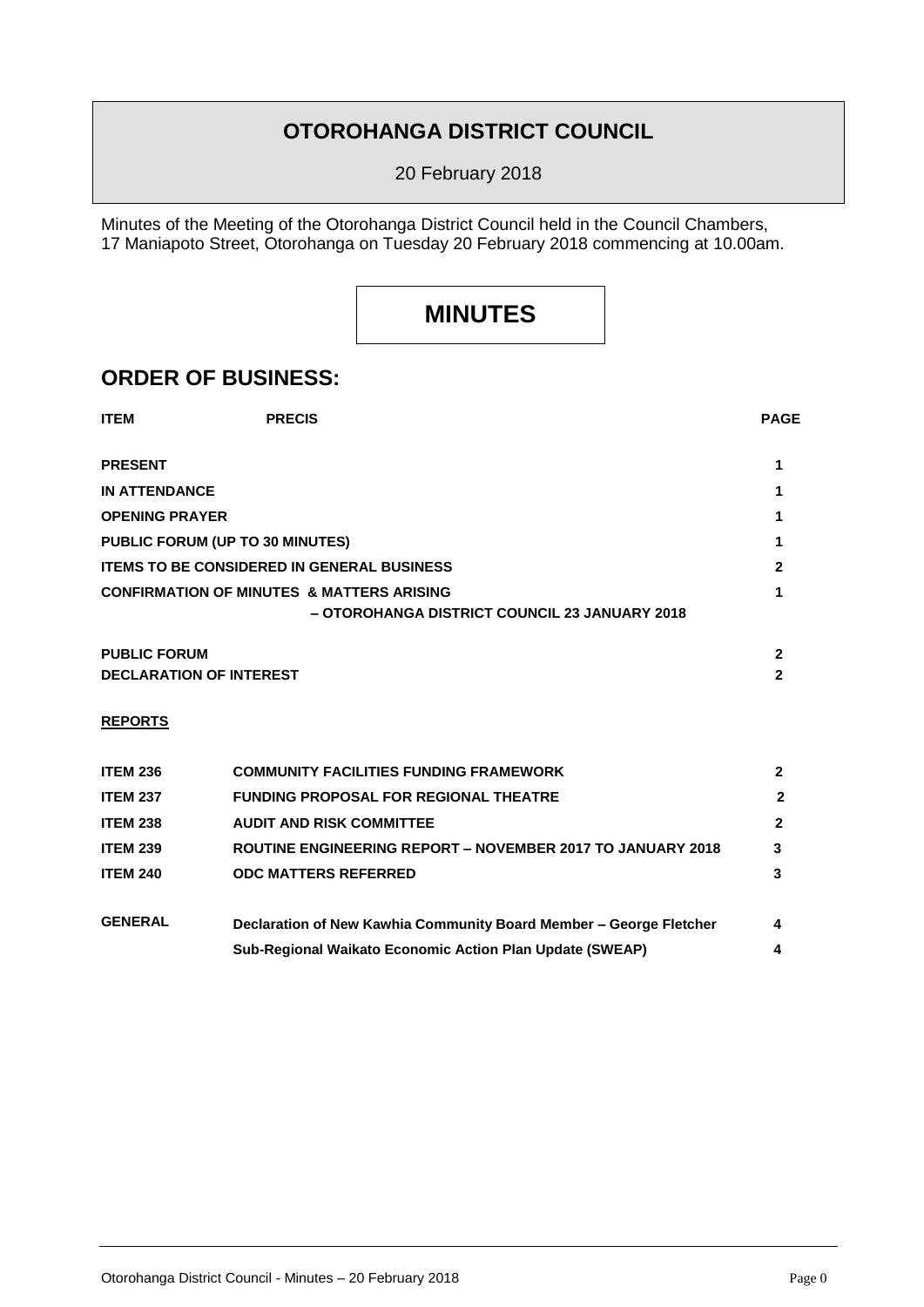#### **PRESENT**

Mr MM Baxter (Mayor), DM Pilkington (Deputy Mayor), Crs, RA Klos, RM Johnson, K Christison, P McConnell, AJ Williams, KC Phillips

#### **IN ATTENDANCE**

Messrs DC Clibbery (Chief Executive), G Bunn (Finance and Administration Manager), R Brady (Engineering Manager) and PM Ambury (Land Management Officer)

His Worship declared the meeting open, welcomed everyone and proceeded to introduce George Fletcher the new Kawhia Community Board member.

#### **OPENING PRAYER**

Cr Williams read the Opening Prayer

#### **ITEMS TO BE CONSIDERED IN GENERAL BUSINESS**

#### **SWEAP Project - ODDB**

#### **CONFIRMATION OF MINUTES – OTOROHANGA DISTRICT COUNCIL – 23 JANUARY 2018**

**Resolved** that the amended minutes of the meeting of the Otorohanga District Council held on 23 January 2018 as circulated, be approved as a true and correct record of that meeting and the resolutions contained therein be adopted.

#### **CR PHILLIPS / CR JOHNSON**

#### **MATTERS ARISING**

#### **Item 232 – Minutes from Council Meeting 23 January 2018**

Cr Pilkington asked for the wording of the Council Minutes dated 23 January to be amended to reflect reference to BC in relation to her CCC comment. Minutes should read 'Cr Pilkington queried what occurs after 2 years when a Building Consent (BC) has been issued but a Certifcate of Code of Compliance (CCC) has not been obtained for the property (editors note, CCCs are issued for projects not properties).

#### **Item 234 – Matters Referred from 19 December 2017**

Cr Williams asked the Engineering Manager in relation to the matter of Intersection State Highway 3/ Te Kanawa Street what the outcome was. This matter is to be covered under Matters Referred later in the minutes.

#### **SWEAP - ODDB**

Cr Pilkington had attended the ODDB meeting the previous week and sought clarification on the work being done by the Sub-regional Waikato Economic Action Plan (SWEAP) working group and whether the ODDB were duplicating some of this work. She noted there seemed to be some confusion within the ODDB themselves about the work being done and their own SWEAP governance representative, Murain Hurley didn't seem to provide any clarity at the meeting. It was agreed that Ms Ambury who is on the SWEAP project group would provide the elected members with an update as an item under General Buisness.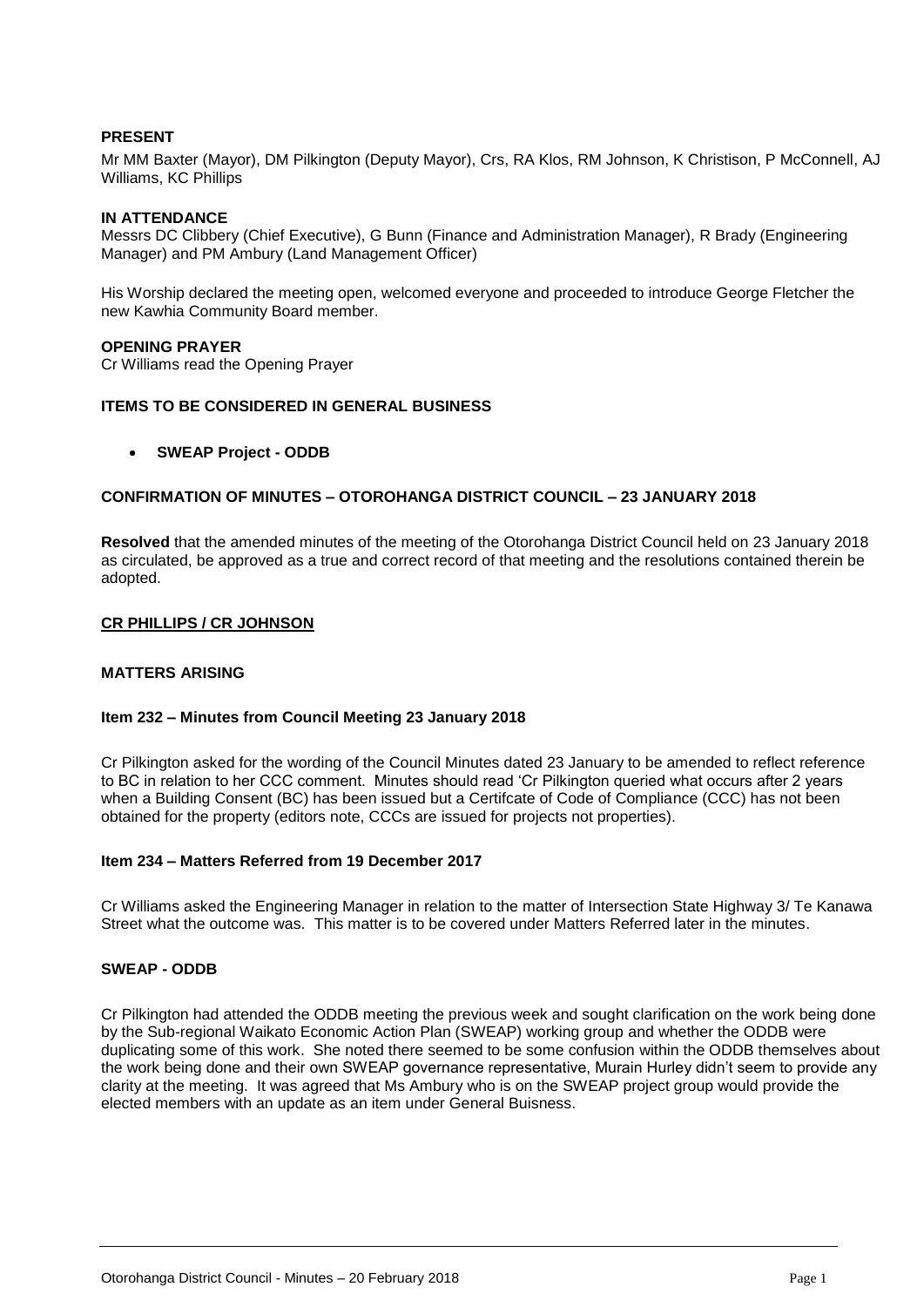#### **OCB MINUTES**

Cr O'Connell asked where the Otorohanga Community Board Minutes were, Ms Ambury said that the minutes from both the OCB and KCB had not been typed yet as the staff member responsible for this task had a heavy work load presently.

#### **PUBLIC FORUM**

His Worship acknowldeged the absence of any members of the public.

#### **DECLARATION OF INTEREST**

His Worship asked members for any declarations of conflict of interest, none were received.

#### **GEORGE FLETCHER ELECTED TO THE KAWHIA COMMUNITY BOARD**

His Worship formally introduced Mr George Fletcher to the elected members as the new member of the Kawhia Community Board. Mr Fletcher proceeded to read the public declaration before signing it in the presence of Council with His Worship signing it as a witness.

Mr Fletcher then proceeded to address Council sharing his background and his local connections to Kawhia and Aotea.

#### **ITEM 236 - COMMUNITY FACILITIES FUNDING FRAMEWORK**

The Chief Executive presented the report and proceeded to summarise the content before outlining his recommendation to adopt the funding framework that had been developed through the Mayoral Forum. He responded to comments from Cr Phillips who supported the framework and Cr Pilkington who sought clarification on the definition of viable business cases in the context of it being deemed acceptable for a viable business case to require funding. Cr Klos queried whether multiple projects could be underway at one time. His Worship confirmed this would likely be the case but that each business case would be taken to Council for discussion as part of the process.

**Resolved** that the attached Community Facilities Funding Framework be adopted by Council.

#### **CR PHILLIPS / CR JOHNSON**

#### **ITEM 237 – FUNDING PROPOSAL FOR REGIONAL THEATRE**

The Chief Executive presented the report and proceeded to outline the key areas of the proposal and how our contribution compared to others in the region. The Elected Members queried aspects of the proposal which both the Chief Executive and His Worship were able to clarify. The process for decision making should some of the other Territorial Authorities not agree to the level of contribution was also raised and clarified by the Chief Executive.

**Resolved** that Council indicates its support for the funding of the Waikato regional theatre through a regional rate, based on the funding model currently proposed by Waikato Regional Council.

#### **HIS WORHSIP THE MAYOR / CR CHRISTISON**

#### **ITEM 238 - AUDIT AND RISK COMMITTEE**

The Finance and Administration Manager presented the report to Council. His Worship informed the Elected Members that two Councillors would be need to be elected to join the independent Chair, John Robertson, who had been appointed, to form the committee and called for expressions of interest. Interest was received by Cr Klos, Cr Christison and Cr Williams who also expressed her satisfaction with Cr Klos and Cr Christison being chosen for the roles. The Finance and Administration Manager and His Worship were able to answer queries from the Councillors about the process and the roles of the appointed representatives.

**Resolved** that Councillor Klos and Councillor Christison are appointed to the Audit and Risk Committee.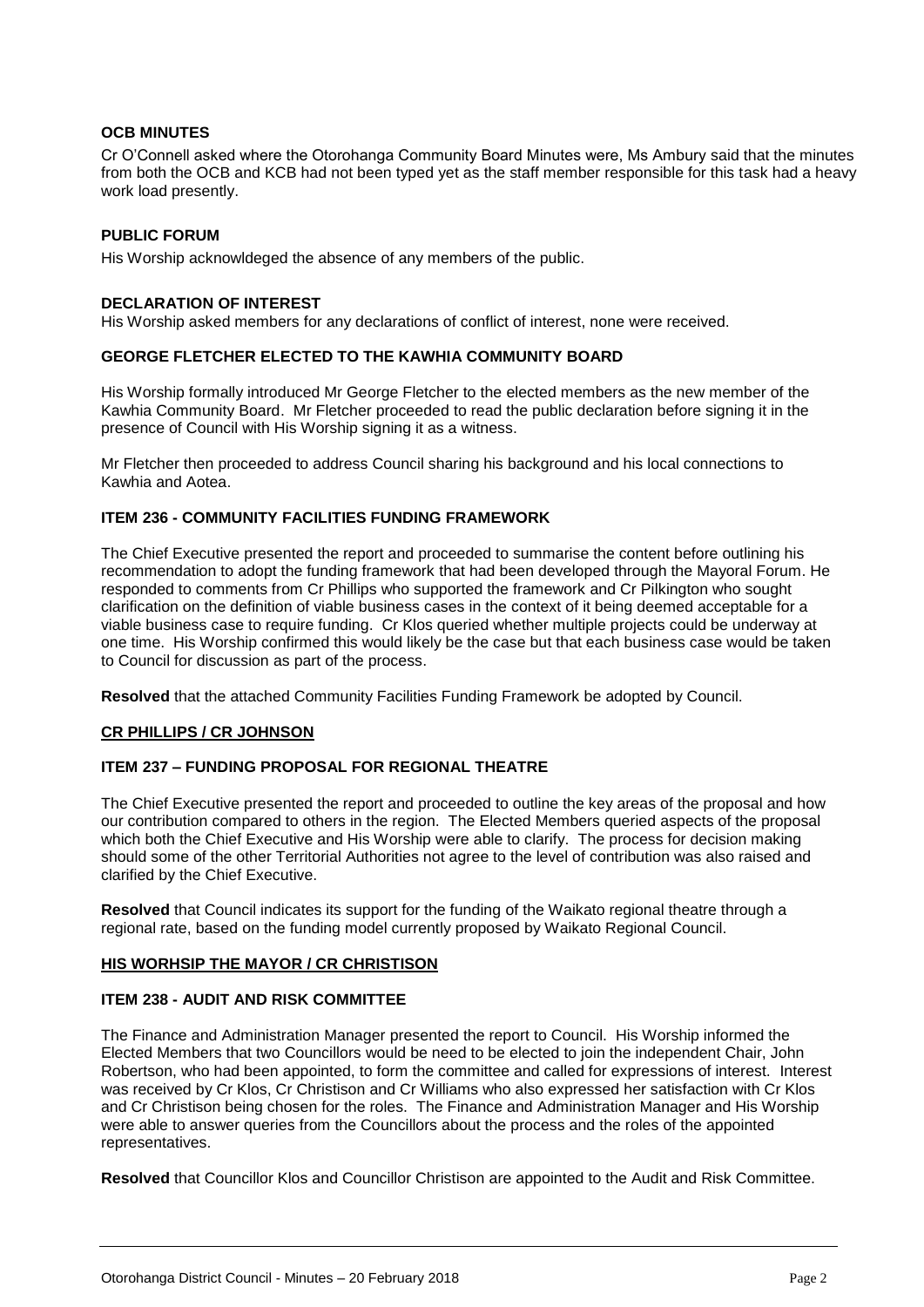#### **HIS WORHSIP THE MAYOR / CR JOHNSON**

#### **ITEM 239 – ROUTINE ENGINEERING REPORT – NOVEMBER 2017 TO JANURARY 2018**

The Engineering Manager introduced the report to Council and discussed the detail of the report satisfying queries raised by the Elected Members. Some Councillors noted they had received positive feedback about the Road Maintenance and the Engineering Manager agreed that although there had been some definite improvements that there was still more progress to make. There was a good discussion amongst Elected Members with the Engineering Manager on how we could review the process or the weightings to avoid another situation like this in the future.

Cr Williams asked for it to be noted that March is National Cemetery month so it would be prudent to have everything looking smart at the cemeteries for these visitors.

The Services Manager, Mr D McKinley summarised key aspects of the Water and Community Services section of the report and the queries of the Elected Members were addressed.

**Resolved** that the Routine Engineering Report for November 2017 to January 2018 be received.

#### **HIS WORHSIP THE MAYOR / CR PHILLIPS**

#### **ITEM 240 – MATTERS REFERRED FROM 23 JANUARY 2018**

The Chief Executive took members through the Matters Referred.

#### **COUNCIL**

#### 21 MARCH 2017

To consider options for Council representation on the WDHB Consumer Council Group, at the appropriate time.

Cr Klos and Cr Williams informed the Elected Members that the window for this has already closed as nominations were called for in September last year and the group has been established. Cr Klos and Cr Williams queried whether the rural communities have been well represented on this group.

#### 19 DECEMBER 2017

In a workshop meeting to give consideration to the recording of minutes of both Boards and Council.

The Chief Executive informed those present that this item is going to be discussed at a later date once the LTP estimate discussions have been completed.

#### **CHIEF EXECUTIVE**

18 JULY 2017

To report to the next meeting of Council on the new service agreement with the Otorohanga District Development Board.

This is an ongoing matter that is likely to need discussion in a workshop forum.

#### **ENGINEERING MANAGER**

#### 21 NOVEMBER 2017

To investigate the issue of trucks parking outside Prescott Holden blocking visibility at the intersection of SH3/ Te Kanawa Street

An update was provided by the Engineering Manager that after speaking with the business owner, Paul Prescott it has been agreed to mark four 30 minute carparks indicated by two signs on steel posts (to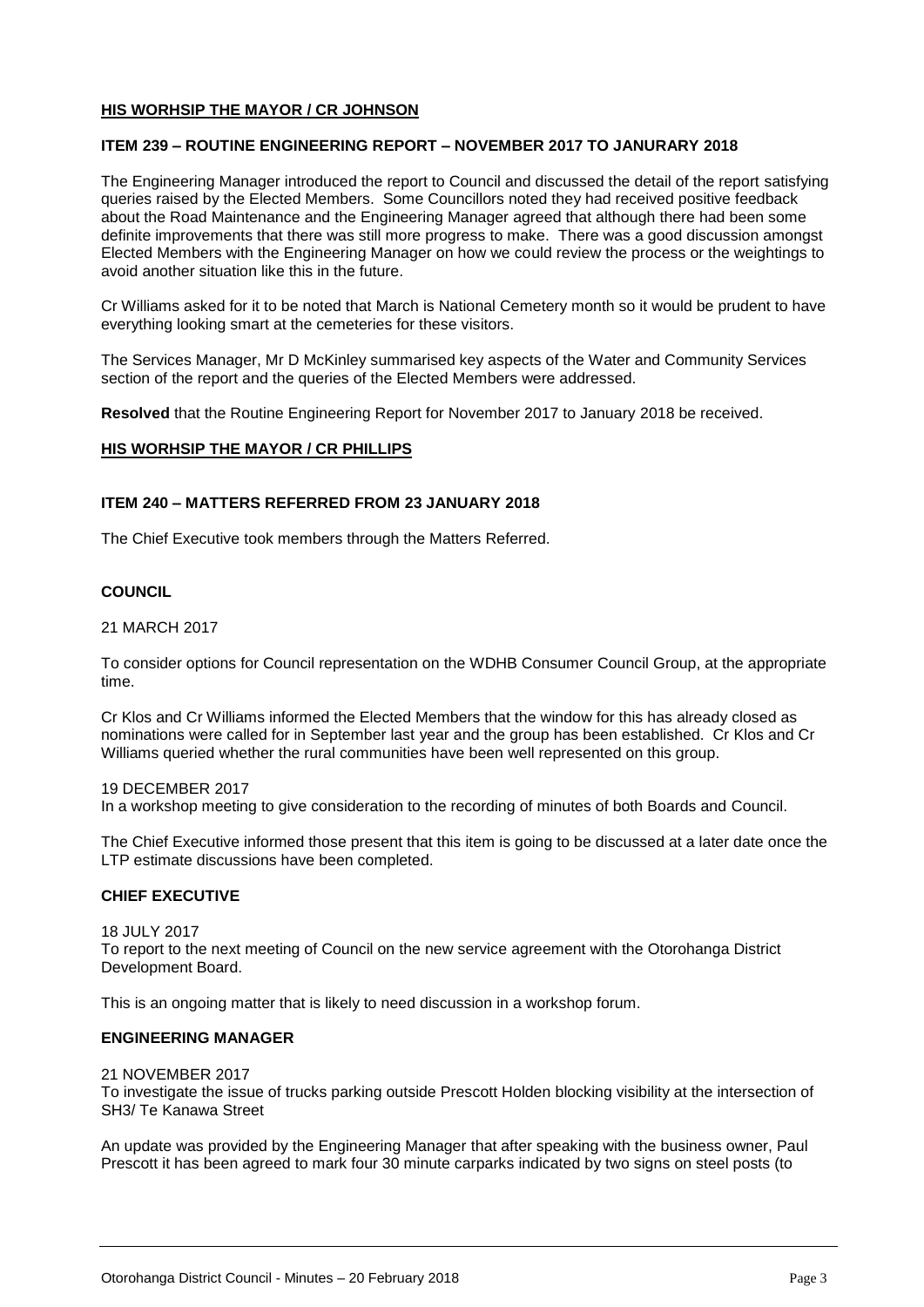prevent trucks parking on the footpath) in front of Prescott's business on Maniapoto Street and a further six designated parks along Te Kanawa Street.

#### **GENERAL**

#### **Otorohanga Community Medical Centre**

Councillor Phillips attended the sod turning ceremony and was pleased with the turn out despite the wet day. Councillor Pilkington also acknowledged this milestone for the district.

#### **Waipa River**

Councillor Phillips expressed his disappointment with the washouts on the Waipa river now WRC have removed the trees that were retaining the river banks. They have brought in 1000 tonnes of rock already to try and reduce erosion on that section of the river.

#### **Local Man's Funeral**

Councillor Phillips also attended Bert Koopen's funeral which was well attended by all, a sad day for the Otorohanga community losing such a wonderful man.

#### **State Highway 39 Intersection Safety Concerns**

Councillor Christison raised her concern over the unsafe intersection off State Highway 39 into Waitomo Valley Road, there was a crash there on Sunday which she heard from her residence.

#### **National Children's Day**

Councillor Christison reminded everyone in attendance to spread the word about the Otorohanga Kids Day event being held at the Domain on Sunday 4 March in line with National Children's Day. Councillor Christison is playing a key role in organising this with the support of the community and local businesses and there will be lots of fun to be had for all.

#### **Kawhia Kai Festival**

Councillor Pilkington shared with the Elected Members the success of the Kawhia Kai Festival held on Saturday 3 February 2018. She especially thanked Marg Kati and all the many volunteers working behind the scenes to make this such a successful event.

#### **Sub- regional Waikato Economic Action Plan (SWEAP)**

Ms Ambury updated the group on the progress being made to secure a contract to complete the Subregional Waikato Economic Action Plan. She is on the evaluation panel for tenders and they completed the first phase of the evaluations on Monday 19 February. Ms Ambury reminded the Elected Members that this will be a critical piece of work to identify opportunities for development within our district with a large sum of money being invested in it. It will help inform decision making not only for Council but for other parties looking to invest in our district. Ms Ambury said this Action Plan will also provide useful information that could assist with a review of the current funding model and KPI's included the service level agreement with the ODDB which has been in a holding pattern for some time now. The Action Plan is due to for distribution around the end of the year to early 2019.

#### **Volunteer Awards**

His Worship acknowledged the great job volunteers do throughout our whole district and reminded everyone that the Volunteer Awards were on at the Otorohanga Club tonight. Councillor Klos expressed her disappointment in the lack of communication to the rural areas about the awards and felt too often rural volunteers are overlooked. Councillor Pilkington suggested that a good way of spreading the message in an inclusive way is for the schools to put a notice in their newsletters.

#### **MTFJ TUIA Programme**

The Mayor informed members that he has selected two Rangitahi to represent the Otorohanga District for the 2018 TUIA programme. The first Wananga will be held in the District at Rerearemanu Marae on Friday 2 March 2018.

#### **Subdivisions**

His Worship gave the group an update on the last meeting with Tom Smit regarding the Phillips Ave/Thomson Ave subdivision. He said the consent was expected to be lodged soon with preliminary earthworks starting in May. Cr Johnson asked if there were any building type covenants on the Otewa Road development being done by Trevor Sargent. It was stated that Council doesn't place these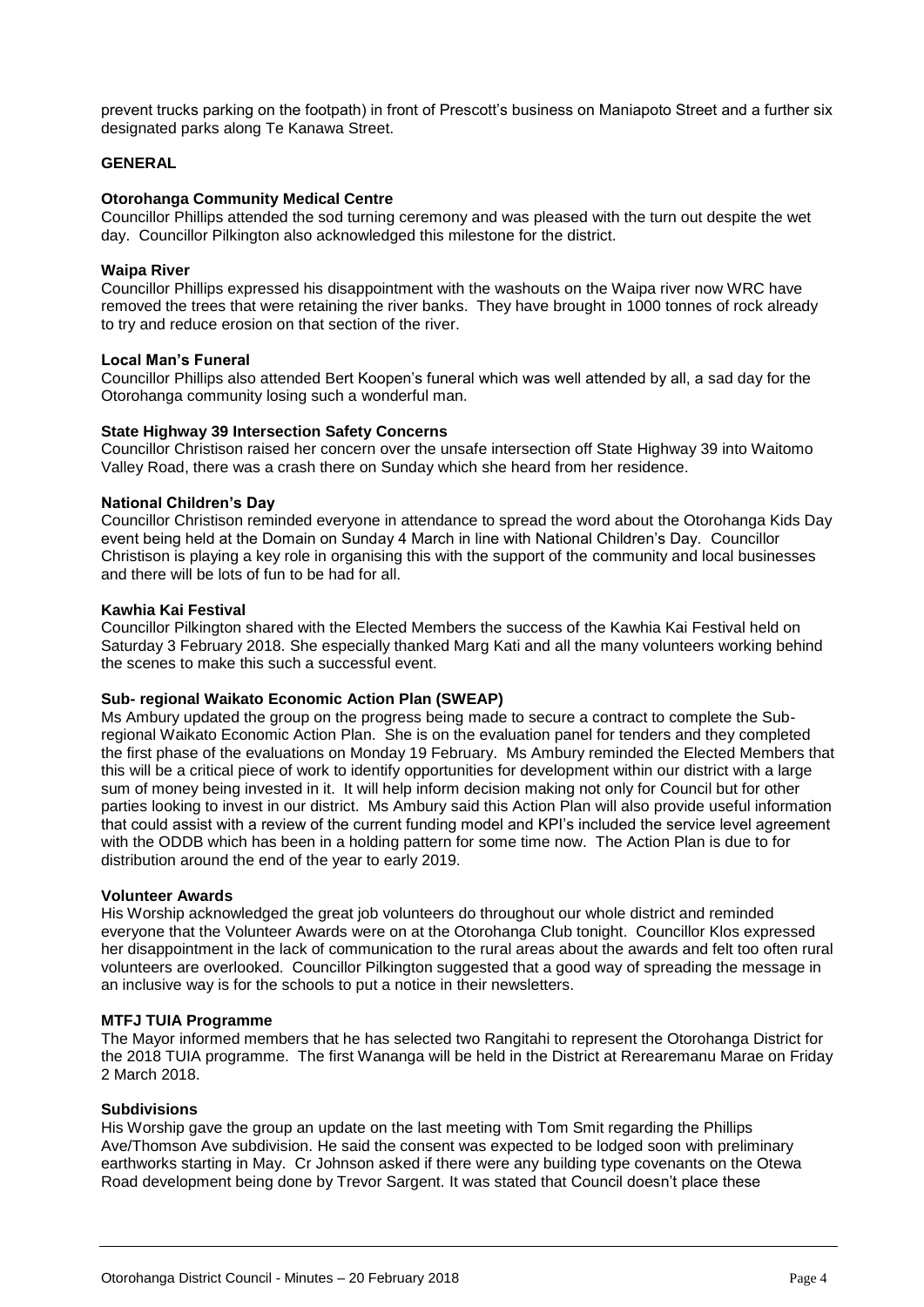covenants it's up to the developers to do so. Cr Christison also enquired as to any requirement for flood mitigation but the Chief Executive wasn't aware of the details of the consent but assured her it would comply with the District Plan requirements.

#### **Beattie Home**

Cr Johnson spoke about the exciting year ahead for Beattie Home with plans underway for a dementia unit and a proposal being prepared for owner occupier units within the village with a licence to occupy kind of arrangement which could bring in another revenue source. He reminded us all that aged care is definitely an area of growth across New Zealand and they are being proactive to maximise opportunity in our district.

#### **Vintage Tractor Club**

Cr Johnson also reminded everyone that the annual Vintage Tractor Display was on the coming weekend and that it will be another great event and encouraged support from the members.

#### **Waipapa Toilets**

Cr Klos was very excited to share the completion of the new Waipapa toilets and how there has been a steady flow of traffic stopping in to use the facility since it was built. She acknowledged the good work of the Facilities team who had cleaned up the site and completed some significant landscaping which all looked great. Cr Klos also enquired as to funding for a mural for the toilets and after discussion amongst the Elected Members and staff it was decided Ms Ambury would seek a second quote, look into design and other options for funding and bring the information back to the next Council meeting for consideration through the formal process.

#### **Local Resident Passes**

Cr Klos informed the Elected Members that our long-time resident, Ms Jean Saunders had passed away. Mrs Saunders had been living in the Wharepapa area on public land for many years and after a short few days of feeling unwell was taken to the local hospital where she later died. Her next of kin were contacted and approved of her belongings being disposed of which Council staff have worked with one of the local farmers to take care of.

#### **Arohena DOC Camp Ground**

Cr Klos informed the Elected Members that there was unruly behaviour at the Arohena DOC Campground over the holiday season. She stated this camp is very busy with lots of families staying there and some young undesirables came in with their cars doing burnouts and causing disruption. Cr Klos was worried about the risk to campers and the reputational damage to our district. Ms Ambury offered to speak with DOC to see if they have put any measures in place to prevent this from happening again.

#### **Roadside Dumping**

Cr Klos raised the issue of fly-tipping and asked when the rubbish that had been reported out her way would be picked up. The Engineering Manager said there is provision for this within his team and he will follow it up.

#### **Chief Executive and Mayor Reports, Communications and Marketing**

Cr Klos queried whether other Council's had a formal process for regular reporting from the CE and Mayor. She expressed her interest in knowing what they're involved in on behalf of Council and also mentioned it would be useful to know what was going on should they be questioned by any member of the community. The Elected Members and staff had a discussion about this along with how we promote the good things we do and the Chief Executive raised concerns over his already heavy reporting requirements through other Council processes and the challenges they've faced in the past regarding communications when everyone is busy with their heavy workloads. It was agreed that Ms Ambury would do some investigating around what other Council's do to keep their members appropriately informed outside of formal meetings. The Chief Executive encouraged the Elected Members to take advantage of our quite unique culture where Councillors are permitted by the CE to discuss operational matters directly with staff involved if they have any queries.

#### **Contract Management**

Cr Christison commented that a lot of time has been spent by the Engineering department managing maintenance contracts, which the Engineering Manager agreed confirming a lot of time has been invested over the last few months in this leaving them with less time for other things.